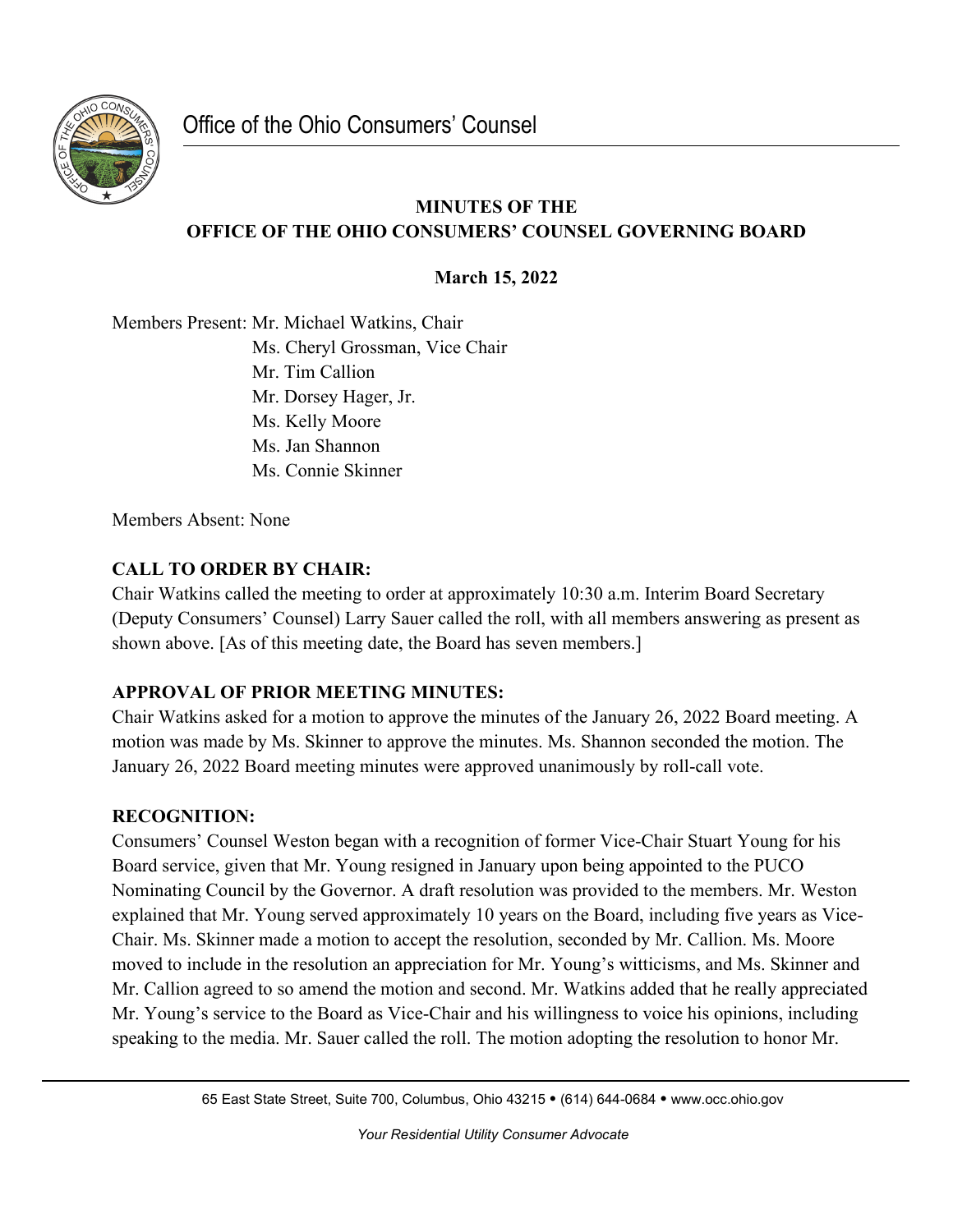Young was approved unanimously. Mr. Weston expressed his appreciation for Mr. Young's contributions to consumer advocacy over the years.

Consumers' Counsel Weston next announced that Lisa Lyman had been chosen Employee of the Third Quarter for 2021. He explained that Lisa had been with the agency for about seven years. He noted that part of her work includes contract management (which is important for OCC's advocacy) and assessments (which is how the agency receives its operating revenue). Mr. Weston added that Lisa is being honored in part for assuming additional responsibilities during the time the Operations Director position was vacant.

Mr. Weston stated that the second honoree was Maureen Willis, for the fourth Quarter, 2021. Ms. Willis is a long-standing OCC counsel, who currently serves as Senior Counsel. Maureen was first hired as a legal intern in the early 1980's by the first Consumers' Counsel. She has tremendous knowledge and expertise in utility regulation in the public interest. She has had a number of successful appearances in the Ohio Supreme Court. Mr. Weston noted that we are grateful to have her working with us.

#### **WORK ACTIVITY OVERVIEW:**

Consumers' Counsel Weston began by discussing the agency's continued efforts toward reform of utility regulation. He stated there was a long history of the Board seeking reform for the process of selection of PUCO commissioners. He reviewed the Board's resolution of 2020, the Chair's letter requesting a special meeting of the Nominating Council, and the letter from OCC, Pro Seniors and Legal Aid of Southwest Ohio seeking reform. He next shared media reports. And he noted that despite talk of reform, all four nominees of the Nominating Council for the recent vacancy on the PUCO had ties to the utility industry.

Chair Watkins added that this most recent meeting of the Nominating Council did include questions being asked of the prospective appointees by numerous members. He found this to be refreshing, although disappointing that there were no members of the academic or consumer world to consider. He added that perhaps consumer advocates and others believe it is futile to apply, because they believe the choice will be made on a political basis. Mr. Weston noted that the OCC Board expressed concern over this issue 40 years ago. His view is that the Nominating Council has been a failure and it's time to try something else for the people of Ohio.

Mr. Weston added that a few years ago an attorney from Advocates for Basic Legal Equality (ABLE) applied for a Commissioner seat. This individual has worked for the public interest for a couple of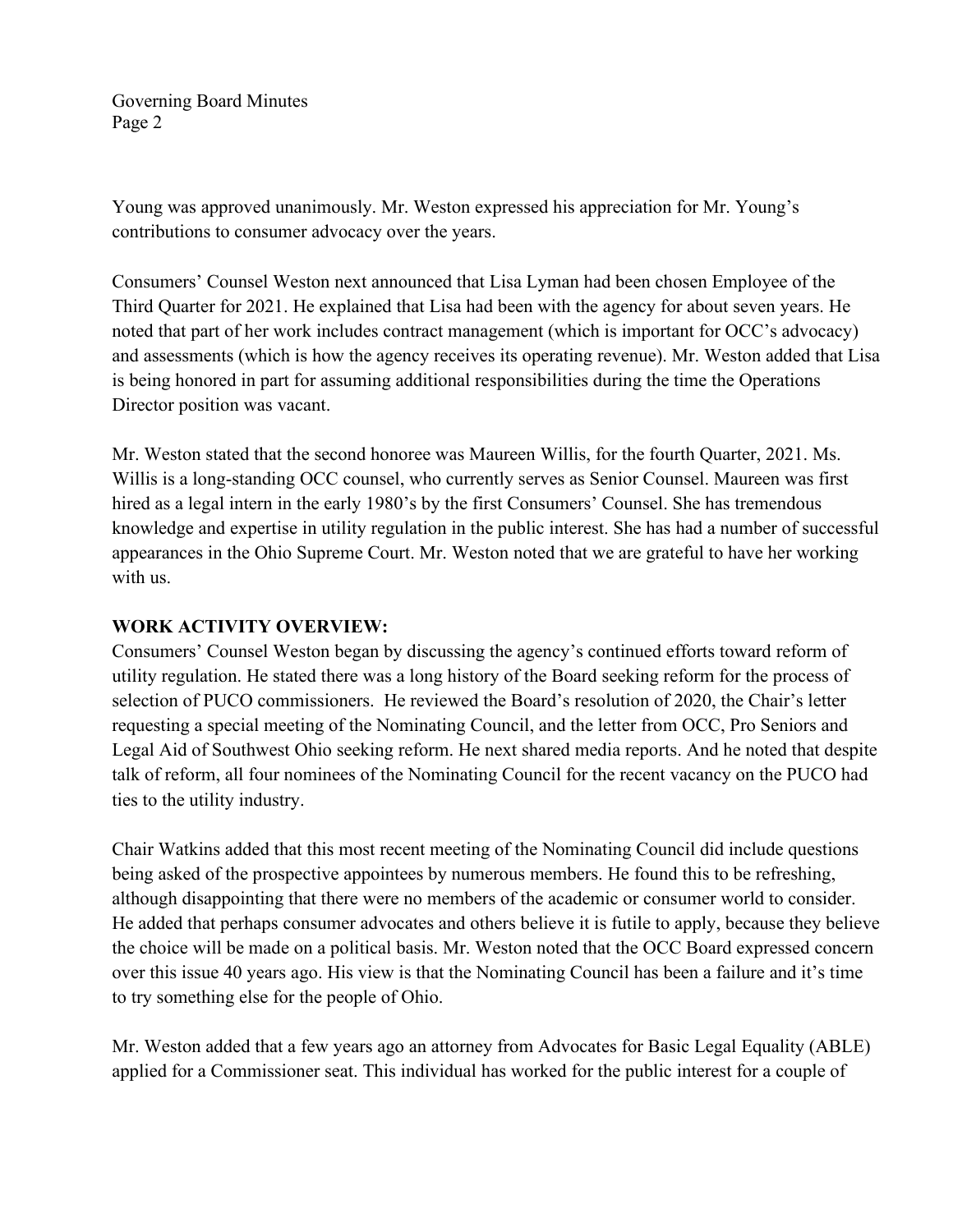decades including work in PUCO cases. He has devoted his career to public service. Yet, he was not even given an interview by the Nominating Council.

Mr. Weston reported on the PUCO Nominating Council's most recent meeting. He noted that, at the Nominating Council's meeting, OCC Chair Watkins (who also serves on the Nominating Council) made a motion to nominate Mr. Young as Chairman of the Nominating Council. But there was no one on the Nominating Council who would second the motion. Additionally, Mr. Young made a motion for the Council's interviews of commissioner applicants to be held in the public domain instead of in a secret executive session. While there was some receptiveness among some Council members to hold public interviews, there seemed to be resistance to making the change at the current meeting. Accordingly, Mr. Young withdrew his motion and the interviews were held in secret, as usual. Mr. Weston emphasized that, while improvement in Nominating Council processes would be important, the ultimate objective for reform is to bring more balance to the PUCO through actual appointments of consumer representatives. That's how reform should be judged.

Mr. Weston added that OCC had also called for a reopening of the application process, which has been done in the past. This did not occur, and ultimately Commissioner Conway was reappointed, despite his industry connections. Mr. Weston reviewed additional editorials and tweets asking for reform and reviewed OCC's seven points for PUCO reform.

Ms. Moore commended OCC for "staying in the game." She added that, with the media favorably reporting on OCC's reform efforts, timing is critical and OCC should keep applying pressure. She stated she appreciated the efforts that OCC is making.

Next Mr. Weston shared information about the four investigations of FirstEnergy at the PUCO. He stated that the Hearing Examiner assigned to the cases, Gregory Price, had withdrawn from the cases. Mr. Weston noted this withdrawal occurred after news stories were published about Mr. Price's prior involvement with House Bill 6. Mr. Weston added that a withdrawal like this was highly unusual. Mr. Weston also discussed various difficulties with discovery experienced by OCC in the PUCO cases. He also explained an OCC's effort at a prehearing to seek clarification of the specific terms of Mr. Price's withdrawal.

Deputy Sauer discussed OCC's nominations (via a 1/5/22 letter by Director Weston) to the Governor for appointment of the public member to the Ohio Power Siting Board. The law requires that the public member of the Power Siting Board must be an engineer. Mr. Sauer added that OCC would like the same role in nominating public members to the PUCO. Chair Watkins asked if there had been any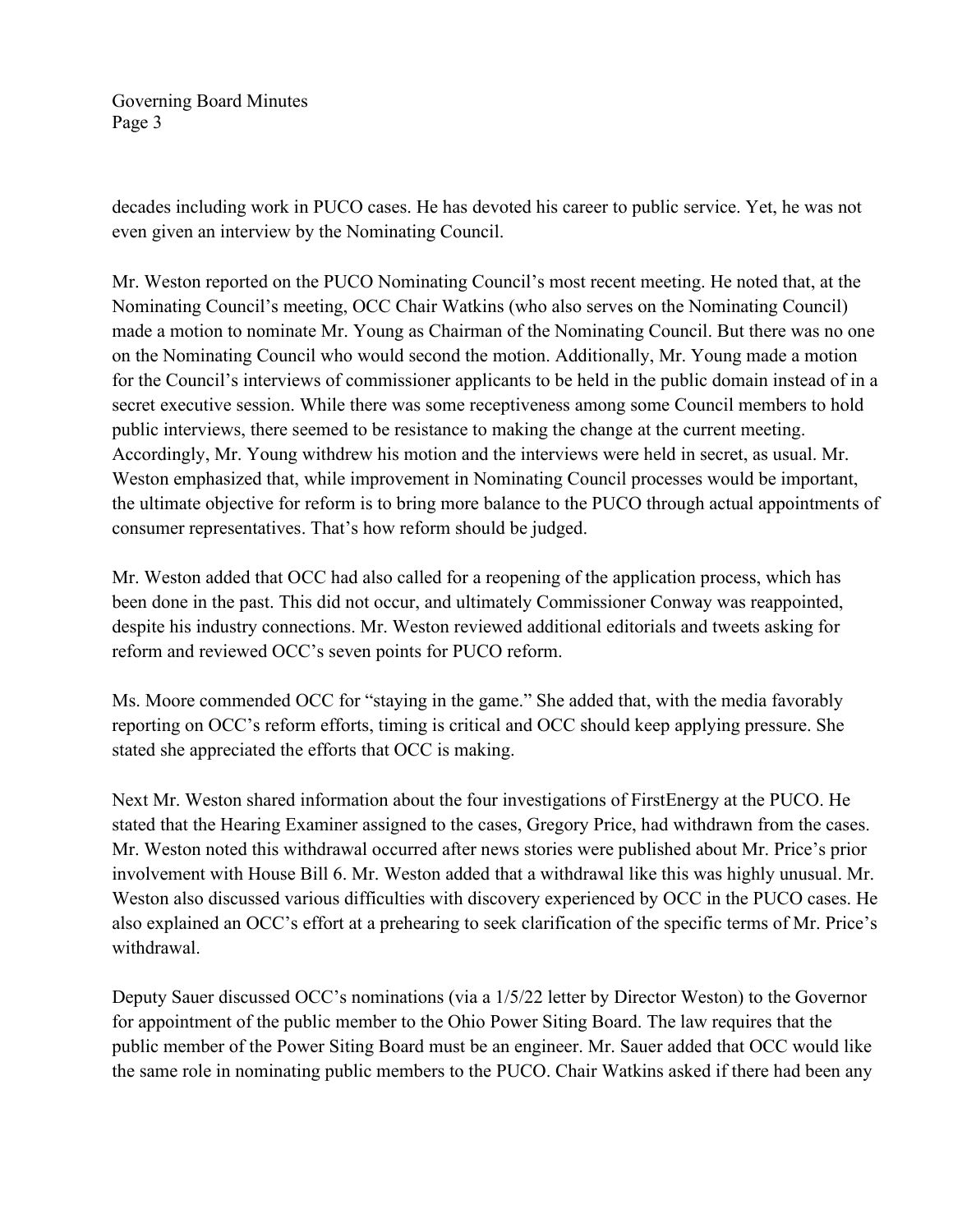action by the Governor and Mr. Sauer responded that there had not been as of the current date. Mr. Weston explained that there is not a deadline in the statute, but there is a practical consideration given that the Power Siting Board continues to meet without a public member.

Deputy Sauer next discussed the legislature's requirement, in HB 128, for the Power Siting Board to submit a report to the General Assembly as to whether the planning of transmission systems is cost effective and in the best interest of consumers. Mr. Sauer referenced FERC Commissioner Christie's comments (at the January Board meeting) about OCC raising these important concerns at FERC. The issue involves a regulatory gap over local transmission projects. PJM and FERC are not regulating these local transmission projects. Also, no Ohio agency is reviewing these projects for prudency. Mr. Sauer continued that the utilities are spending astronomical amounts of money on transmission.

Mr. Sauer stated that the Power Siting Board had filed a draft report on utility supplemental transmission projects in September and that OCC had commented again on the regulatory gap. OCC noted that, over the last four years, utility transmission spending had reached \$5.8 billion dollars in Ohio. This will ultimately be reflected in Ohio utility consumers' bills. OCC recommended that the Ohio Power Siting Board should assume oversight for these projects. Mr. Weston added that the Ohio Power Siting Board's position in the draft report was baffling and does not adequately address the issue for consumers.

Deputy Sauer next provided an overview of OCC's activities at FERC. He began with the audit of FirstEnergy and the some of the disturbing findings of that audit. Mr. Sauer noted that the FERC audit includes the following statement: "…several factual assertions agreed to by FirstEnergy in the Deferred Prosecution Agreement and the remedies FirstEnergy agreed to undertake, point towards internal controls having been possibly obfuscated or circumvented to conceal or mislead as to the actual amounts, nature, and purpose of the lobbying expenditures made, and as a result, the improper inclusion of lobbying and other nonutility costs in wholesale transmission billing rates."

Deputy Sauer next reviewed a PUCO case where OCC is seeking documents that FirstEnergy provided to FERC for its audit. OCC is attempting to obtain the same documents. PUCO Attorney Examiner Gregory Price had stated he would consider revisiting his previous denial of OCC's motion to compel after FERC filed its public report. At a recent hearing (before a different Attorney Examiner after Mr. Price withdrew), it was ruled that FirstEnergy needed to provide some of those documents to OCC within 30 days.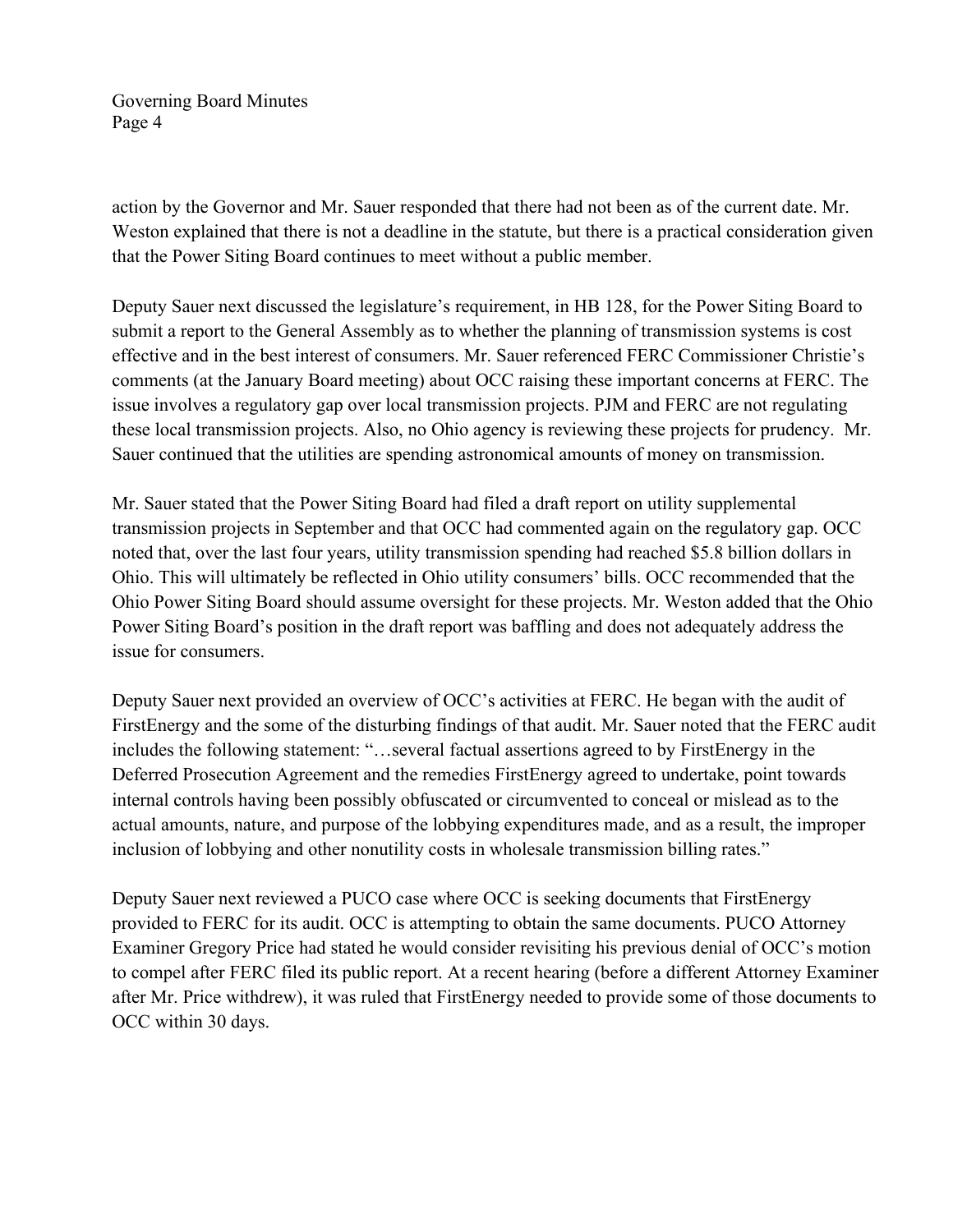Consumers' Counsel Weston shared another FERC matter that involves an OCC filing to seek an end to utilities charging consumers for a profit "adder." He explained that FERC has allowed the adder charge as an incentive for utilities to participate in PJM. OCC's view is that, since electric utility participation in an organization like PJM is required by Ohio law, the utilities should not get paid extra (at consumer expense) to do what the law already requires them to do.

Consumers' Counsel Weston next reviewed comments that OCC filed with FERC to protect consumers from paying for certain costs, such as association dues, civic, political and related expenses. In its comments OCC stated that FERC ought to consider the words of the Ohio Supreme Court in a City of Cleveland decision about 40 years ago. This Court standard requires that certain types of expenses cannot be charged to consumers unless they have a direct and primary benefit to consumers.

Consumers' Counsel Weston discussed national Consumer Protection Week and OCC's efforts to educate consumers through its website. He also referenced the three OCC Outreach and Education Specialists and their regions in the state for educating consumers. Chair Watkins asked about OCC's participation in county fairs and whether or not OCC was looking to resume participation this year. The Chair noted that he felt attendance at fairs was well received. Mr. Weston stated that OCC was reevaluating and looking at a resumption of those activities. The Chair asked that the Board be informed of these events so that Board members could possibly stop by and express appreciation to the OCC staff.

Consumers' Counsel Weston next discussed a news story from New York. It was reported in the story that a consumer advocate in New York did not seem to be offering enough real consumer advocacy. Mr. Weston explained that OCC was created by the Ohio legislature with independence in mind, so that the agency's allegiance would be to Ohio consumers. He then shared a Toledo Blade editorial that specifically supported OCC's efforts for consumer protection related to House Bill 6. He also reviewed a Columbus Dispatch editorial defending OCC against legislation that proposed to restructure the OCC Governing Board. The bill would have given the legislature six of the nine Board appointments, meaning a majority of the Board. He noted that the bill (H.B. 246) was one of former Vice-Chair Young's greatest concerns.

Deputy Sauer discussed a case involving AES Ohio's rate increase filing, to raise rates for Daytonarea consumers. AES's proposed increase was contrary to a rate freeze that it had agreed to with OCC and others in a settlement. He explained the OCC alone filed a motion to dismiss the rate case, without support from other groups. The PUCO denied OCC's motion but did favorably note that it would still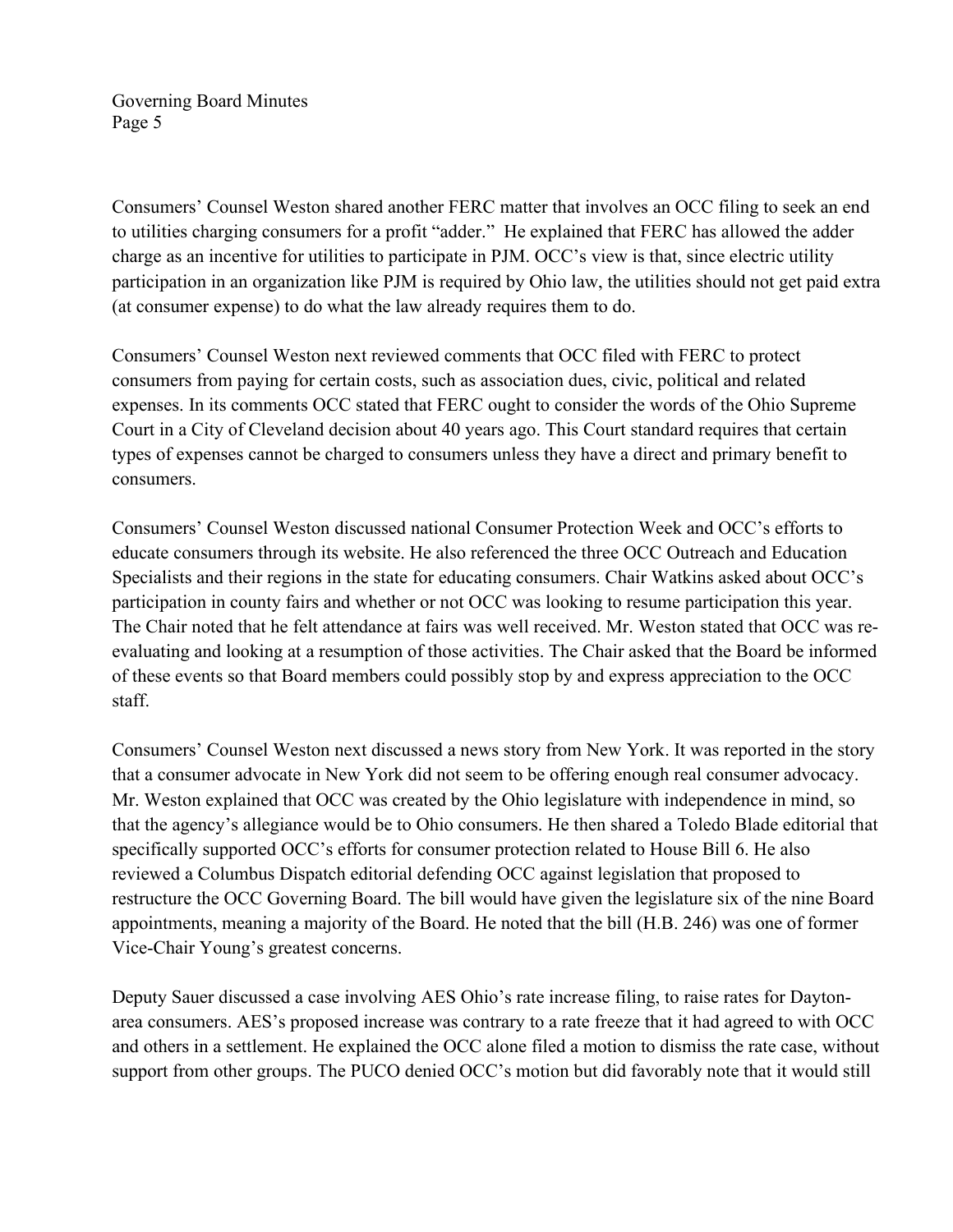consider whether to freeze (not increase) rates. The case has gone to trial. Ultimately the PUCO staff (and others) supported OCC's position for a rate freeze. The PUCO will now have to decide that case. Mr. Weston added that statistics show the Dayton area has had significant challenges for people with poverty and food insecurity, and that has been worsened by the pandemic.

#### **LEGISLATION:**

Deputy Sauer described House Bill 317, which would repeal electric security plans. He noted that OCC presented opponent testimony. Repealing electric security plans could be good on its own. But the bill raises new concerns about problematic results for consumers. The bill also continues the use of riders (add-on charges) in the ratemaking process and has a very unfavorable provision limiting refunds for consumers.

Consumers' Counsel Weston next updated the Board on the huge subsidies consumers are paying under HB 6 for the AEP/Duke/AES OVEC coal power plants. This part of HB 6 has not been repealed. Mr. Weston shared two counters posted on the OCC website that track in real-time the amount of subsidies paid by consumers and the amount of pollution caused by the two coal plants. There are two legislative bills (SB 117 and HB 351) pending to repeal these subsidies, but they are not progressing in the legislature. He added that the Clifty Creek plant in Indiana is under review by the U.S. EPA regarding its potential non-compliance with pollution-control requirements for coal ash ponds. Chair Watkins asked for clarification about the ownership of Clifty Creek, and Mr. Weston confirmed that it is an OVEC plant. He added that at the next meeting he will provide more information regarding the corporate structure for ownership.

#### **FISCAL UPDATE:**

Mr. Weston discussed the current challenges of finding experienced and qualified personnel for consumer advocacy. He stressed that expertise really does matter, and that the utilities have a large staff of people to present their side of things. He added utility companies also can pay more than OCC is able to pay personnel. He stated that OCC had been using temporary staffing and other alternatives including consultants to supplement staff while it continues to recruit qualified staff.

Chair Watkins asked the members if they had any comments or questions. Ms. Shannon thanked OCC staff for putting the presentation together for the Board and noted she found it very helpful.

Mr. Callion made a motion to adjourn the meeting. It was seconded by Ms. Shannon. Mr. Sauer called the roll. The motion was unanimously approved. (Mr. Hager & Vice Chair Grossman were absent.)